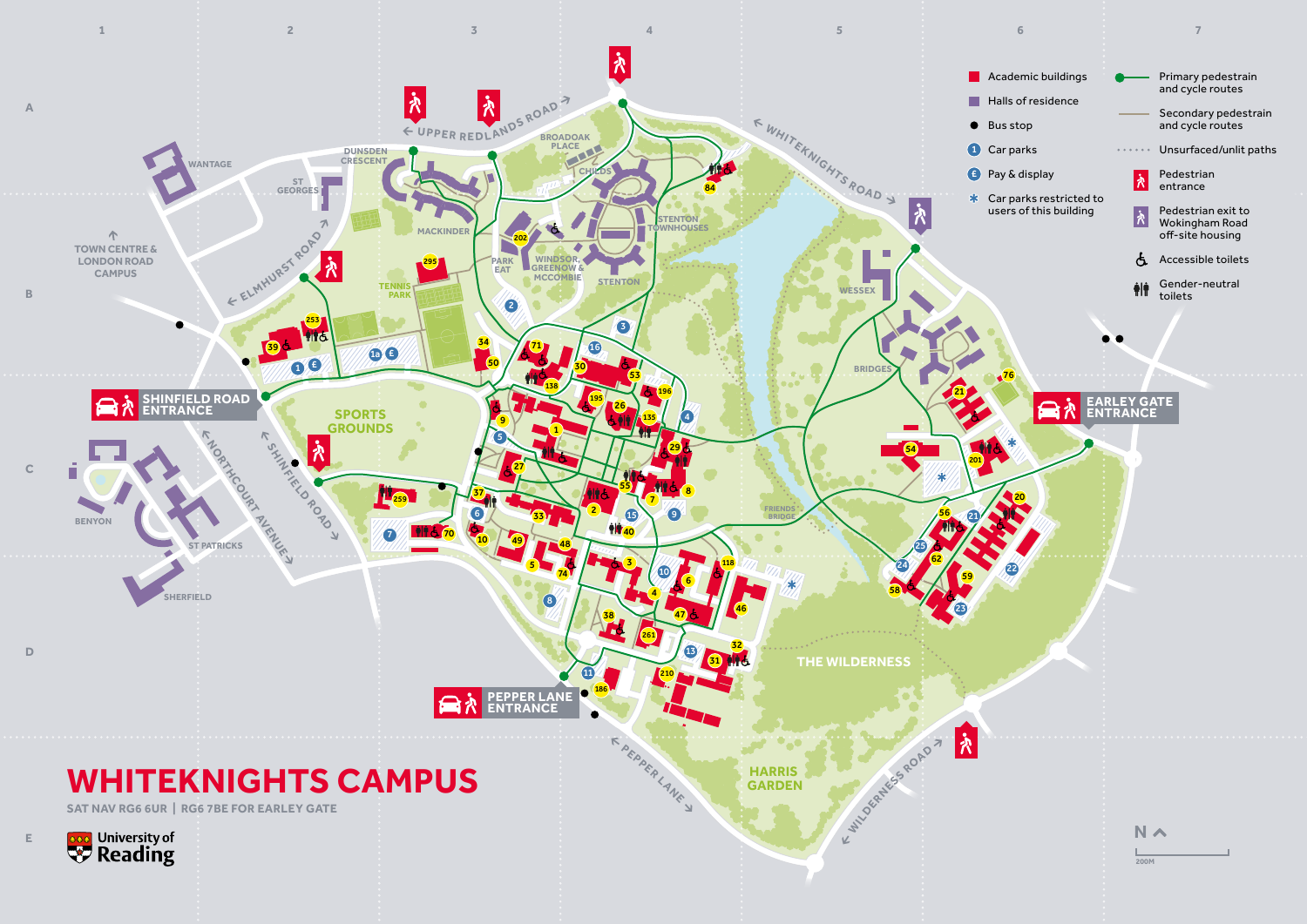# **WHITEKNIGHTS MAP KEY (A–Z)**

|                 | <b>Name and</b> grid ref                                                    | Building                      |
|-----------------|-----------------------------------------------------------------------------|-------------------------------|
| 29              | 3sixty bar C4                                                               | Students' Union               |
|                 | 135 Accommodation Office C4                                                 | Carrington                    |
| 59              | Agriculture, Policy and<br>Development D6                                   | Agriculture                   |
| 48              | Allen Laboratory C4                                                         | The Allen Laboratory          |
|                 | <b>49</b> Applicant Engagement C3                                           | Miller                        |
|                 | 74 Archaeology D4                                                           | Archaeology                   |
|                 | 5 Archaeology, Geography and<br><b>Environmental Sciences</b><br>(SAGES) D3 | Wager                         |
| 20 <sup>2</sup> | Art C6                                                                      | TOB <sub>1</sub>              |
|                 | 800 Astroturf Pitch B3                                                      | Astroturf Pitch               |
| 54)             | Berkshire Healthcare NHS<br>Foundation Trust (BHFT) C5                      | Erlegh House                  |
| 31)             | <b>Biological Sciences D4</b>                                               | Harborne                      |
| <b>118</b>      | <b>Biological Sciences D4</b>                                               | Hopkins                       |
| 32)             | <b>Biological Sciences D4</b>                                               | Philip Lyle                   |
| 53)             | <b>Biological Sciences</b><br>Microbiology B4                               | Knight                        |
| 30 <sub>o</sub> | <b>Biological Sciences Teaching</b><br>Laboratories B4                      | <b>AMS Tower</b>              |
| 38              | Biomedical Engineering D4                                                   | Polly Vacher                  |
| 10 <sup>1</sup> | Blandford Lodge C3                                                          | <b>Blandford Lodge</b>        |
| 55)             | Co-Op Supermarket C4                                                        | Cedars Hotel                  |
| 135             | Careers, Placement and<br>Experience Centre C4                              | Carrington                    |
| 135             | Carrington C4                                                               | Carrington                    |
| 8               | Catering, Hotel and<br>Conference Services C4                               | Park House                    |
| 55              | Cedars Hotel C4                                                             | Cedars Hotel                  |
| <b>186</b>      | Central Kitchen                                                             | Central Kitchen               |
| 59              | Centre for Agricultural<br>Strategy D6                                      | Agriculture                   |
| <b>59</b>       | Centre for Agri-Environmental<br>Research D6                                | Agriculture                   |
| 138             | Centre for Entrepreneurship C3                                              | <b>Henley Business School</b> |
| 56)             | Centre for Integrative<br>Neuroscience and<br>Neurodynamics (CINN) C6       | <b>Harry Pitt</b>             |
| 10 <sup>o</sup> | Centre for Quality Support<br>and Development (CQSD) C3                     | Blandford Lodge               |
| 259             | Chancellor's C3                                                             | Chancellor's                  |
| 40              | Chaplaincy Centre C4                                                        | Park House Lodge              |
| 62              | Charlie Waller Institute D6                                                 | Psychology                    |
| $\bullet$       | Chemical Analysis Facility (CAF) D4                                         | JJ Thomson                    |
| 6 <sup>1</sup>  | Chemistry D4                                                                | Chemistry and Pharmacy        |
| $\bullet$       | Classics C4                                                                 | <b>Edith Morley</b>           |
|                 | 62 Clinical Language Sciences D6                                            | Psychology                    |
| 30              | Cole Museum of Zoology B4                                                   | <b>AMS Tower</b>              |
|                 | <b>27</b> Corporate Communications C3                                       | Whiteknights House            |
|                 | 38 Computer Science D4                                                      | Polly Vacher                  |
|                 | 259 Construction Management<br>and Engineering C3                           | Chancellor's                  |
| <b>135</b>      | Counselling and Wellbeing C4                                                | Carrington                    |
|                 | <b>59</b> Crop Protection Unit D6                                           | Agriculture                   |
|                 | 21 Design and Print Studio C6                                               | TOB <sub>2</sub>              |

| <b>Name and</b> grid ref                               | <b>Building</b>                            | Name and grid ref                                                         | <b>Building</b>               |                 | Name and grid ref                                                   | <b>Building</b>                 |       | Name and grid ref                                    | <b>Building</b>  |
|--------------------------------------------------------|--------------------------------------------|---------------------------------------------------------------------------|-------------------------------|-----------------|---------------------------------------------------------------------|---------------------------------|-------|------------------------------------------------------|------------------|
| 3sixty bar C4                                          | Students' Union                            | 49 Department of Languages<br>and Cultures C3                             | Miller                        |                 | <b>135</b> Job Shop (students) C4                                   | Carrington                      |       | 62 Speech and Language Therapy<br>Clinic D6          | Psycholo         |
| Accommodation Office C4                                | Carrington<br>135                          | Disability Advisory Service C4                                            | Carrington                    |                 | 38 Knowledge Transfer Centre D4                                     | Polly Vacher                    |       | 39 SportsPark B2                                     | SportsPa         |
| Agriculture, Policy and<br>Development D6              | Agriculture                                | 1 Economics C3                                                            | <b>Edith Morley</b>           |                 | 84 Law A4<br>2 Library C4                                           | <b>Foxhill House</b><br>Library |       | 253 SportsPark Pavillion B2                          | SportsPa         |
| Allen Laboratory C4                                    | The Allen Laboratory                       | Electron Microscopy Laboratory JJ Thomson<br>$\overline{\mathbf{3}}$      |                               |                 | 33 Library@URS C3                                                   | URS                             |       | <b>135</b> Student Financial Support Team C4         | Carringto        |
| Applicant Engagement C3                                | Miller                                     | $(EML)$ D <sub>4</sub>                                                    |                               |                 | 27 Mail Shop C3                                                     | Whiteknights House              |       | Student Helpdesk Team C4                             | Carringto        |
| Archaeology D4                                         | Archaeology                                | 210 Energy Centre D3                                                      | <b>Energy Centre</b>          |                 | 138 Management (School of) C3                                       | <b>Henley Business School</b>   | 49    | Student Recruitment and                              | Miller           |
| Archaeology, Geography and                             | Wager                                      | English Language and Applied<br>$\blacksquare$<br>Linguistics C3          | <b>Edith Morley</b>           |                 | 4 Mathematics and Statistics D4                                     | Mathematics and Digital         |       | Outreach C3                                          |                  |
| <b>Environmental Sciences</b>                          |                                            | <b>1</b> English Literature C3                                            | <b>Edith Morley</b>           |                 |                                                                     | <b>Technology Services</b>      |       | 135 Student Services Centre C4                       | Carringto        |
| (SAGES) D3                                             | 56                                         | <b>ESSC</b> (Environmental Systems                                        | Harry Pitt                    |                 | <b>33</b> Maths Support C3                                          | URS                             |       | 29 Students' Union C4                                | Students         |
| Art C6                                                 | TOB <sub>1</sub>                           | Science Centre) C6                                                        |                               |                 | 8 Meadow Suite C4                                                   | Park House                      |       | 49 Students' in Schools C3                           | Miller           |
| Astroturf Pitch B3                                     | Astroturf Pitch                            | 50 Estates B3                                                             | Estates                       |                 | 32 Meteorology D4                                                   | Philip Lyle                     |       | 21 Study@TOB2 C6                                     | TOB <sub>2</sub> |
| Berkshire Healthcare NHS<br>Foundation Trust (BHFT) C5 | Erlegh House                               | <b>1</b> Erasmus & Study Abroad                                           | <b>Edith Morley</b>           |                 | 58 Meteorology D4                                                   | Meteorology                     |       | <b>33</b> Study Advice C3                            | URS              |
| Biological Sciences D4                                 | Harborne                                   | (ESAO) C3<br>49 Events C3                                                 | Miller                        |                 | 49 Miller C3                                                        | Miller                          |       | 59 Support Centre D6                                 | Agricultu        |
| Biological Sciences D4                                 | Hopkins                                    | $\overline{\mathbf{3}}$<br>Examinations                                   | JJ Thomson                    |                 | 195 Minghella Studios C4                                            | Minghella Studios               |       | 1 Support Centre C4                                  | Edith Mo         |
| Biological Sciences D4                                 | Philip Lyle                                | and Graduation Office D4                                                  |                               |                 | 37 Muslim Centre C3                                                 | Archway Lodge                   |       | 84 Support Centre A4                                 | Foxhill Ho       |
| <b>Biological Sciences</b>                             | Knight                                     | 59 Farm Management Unit D6                                                | Agriculture                   |                 | 21 National Centre for                                              | TOB <sub>2</sub>                |       | 3 Support Centre D4                                  | JJ Thom:         |
| Microbiology B4                                        |                                            | 195 Film, Theatre and Televison C4                                        | Minghella Studios             |                 | Biotechnology Education C6<br>National Centre for                   |                                 |       | <b>10</b> Teaching and Learning Deans'<br>Office C3  | <b>Blandfor</b>  |
| <b>Biological Sciences Teaching</b>                    | <b>AMS Tower</b>                           | 27 Finance C3                                                             | <b>Whiteknights House</b>     | 58              | Earth Observation D5                                                | Meteorology                     |       | 3 Technologies for Sustainable Built                 | JJ Thom:         |
| Laboratories B4                                        | <b>47</b>                                  | Food and Nutritional Sciences D4 Harry Nursten                            |                               |                 | 196 Nursery C4                                                      | Nursery                         |       | Environments Centre (TSBE) D4                        |                  |
| Biomedical Engineering D4                              | <b>Polly Vacher</b>                        | 84 Foxhill House A4                                                       | Foxhill House                 |                 | 26 Palmer C4                                                        | Palmer                          |       | 295 Tennis Dome B3                                   | TennisPa         |
| Blandford Lodge C3                                     | <b>Blandford Lodge</b><br>49               | <b>Global Recruitment</b>                                                 | Miller                        | 8               | Park House C4                                                       | Park House                      |       | 21 Typography and Graphic                            | TOB <sub>2</sub> |
| Co-Op Supermarket C4                                   | Cedars Hotel                               | & Admissions D3                                                           |                               |                 | 135 Peer Support C4                                                 | Carrington                      |       | Communication C6                                     |                  |
| Careers, Placement and<br>Experience Centre C4         | Carrington<br>59.                          | Graduate Institute of<br>International Development                        | Agriculture                   |                 | 27 Pensions Office C3                                               | <b>Whiteknights House</b>       |       | 1 Ure Museum of Greek<br>Archaeology C4              | Edith Mor        |
| Carrington C4                                          | Carrington                                 | and Applied Economics D6                                                  |                               |                 | 6 Pharmacy D4                                                       | Chemistry and Pharmacy          |       | 8 Venue Reading C4                                   | Park Hou         |
| Catering, Hotel and                                    | Park House                                 | <b>g</b> Graduate School C3                                               | Old Whiteknights House        |                 | 47 Pharmacy D4                                                      | Harry Nursten                   |       | <b>59</b> Veterinary Epidemiology and                | Agricultu        |
| Conference Services C4                                 |                                            | 50 Grounds Maintenance Office B3                                          | Estates                       |                 | 118 Pharmacy D4                                                     | Hopkins                         |       | Economic Research Unit                               |                  |
| Cedars Hotel C4                                        | Cedars Hotel                               | 34 Grounds Maintenance Yard                                               | Estates                       |                 | 3 Pharmacy D4                                                       | JJ Thomson                      |       | (VEERU) D6                                           |                  |
| Central Kitchen                                        | Central Kitchen                            | 31 Harborne D4                                                            | Harborne                      |                 | 1 Philosophy C3                                                     | <b>Edith Morley</b>             |       | 27 Vice-Chancellor's Office C3                       | Whitekni         |
| Centre for Agricultural<br>Strategy D6                 | Agriculture                                | <b>56</b> Harry Pitt C6                                                   | Harry Pitt                    |                 | 1 Politics and International                                        | <b>Edith Morley</b>             |       | 5 Wager D3<br><b>59</b> Walker Institute for Climate | Wager            |
| Centre for Agri-Environmental                          | Agriculture                                | <b>N15</b> Health and Dental Centre                                       | Health and Dental Centre      |                 | Relations C3                                                        |                                 |       | System Research D6                                   | Agricultu        |
| Research D6                                            |                                            | <b>261</b> Health and Life Sciences D4                                    | Health and Life Sciences      |                 | 27 Postal Services C3                                               | Whiteknights House              |       | 27 Whiteknights House C3                             | Whitekni         |
| Centre for Entrepreneurship C3                         | <b>50</b><br><b>Henley Business School</b> | Health and Safety Services B3                                             | Estates                       |                 | 49 Procurement C3                                                   | Miller                          |       |                                                      |                  |
| Centre for Integrative                                 | 138<br>Harry Pitt                          | Henley Business School C3                                                 | <b>Henley Business School</b> |                 | 62 Psychology and Clinical Language Psychology<br>Sciences D6       |                                 |       | <b>Catering venues</b>                               |                  |
| Neuroscience and<br>Neurodynamics (CINN) C6            |                                            | 1 History C3                                                              | <b>Edith Morley</b>           |                 | 201 Reading Enterprise Centre C6                                    | Reading Enterprise Centre       | Cafés |                                                      |                  |
| Centre for Quality Support                             | 27 <sup>2</sup><br><b>Blandford Lodge</b>  | Human Resources C3                                                        | <b>Whiteknights House</b>     | 26 <sup>1</sup> | Reading Film Theatre C4                                             | Palmer                          |       | 59 Agriculture snack bar D6                          | Agricult         |
| and Development (CQSD) C3                              |                                            | <b>1</b> Humanities and Social Sciences<br>(Edith Morley) C3              | <b>Edith Morley</b>           |                 | 138 Reading Real Estate Foundation C3 Henley Business School        |                                 |       | <b>1</b> Before and After C3                         | Edith M          |
| Chancellor's C3                                        | Chancellor's                               | 71 ICMA Centre B3                                                         | ICMA Centre                   | 46              | Reading Scientific Services Ltd                                     | The Lord Zuckerman Research     |       | <b>138</b> Henley Business School Café C3            | Henley           |
| Chaplaincy Centre C4                                   | Park House Lodge                           | 138 Informatics Research Centre C3                                        | <b>Henley Business School</b> |                 | (RSSL) D6                                                           | Centre                          |       | 2 The Café C4                                        | Library          |
| Charlie Waller Institute D6                            | Psychology                                 | Digital Technology Services D4<br>$\vert$ <b>4</b>                        | Mathematics and Digital       |                 | 138 Real Estate and Planning C3                                     | <b>Henley Business School</b>   |       | 33 Café Libro C4                                     | <b>URS</b>       |
| Chemical Analysis Facility (CAF) D4 JJ Thomson         |                                            |                                                                           | <b>Technology Services</b>    |                 | 27 Receipts Office C3                                               | <b>Whiteknights House</b>       |       | <b>26</b> Dol.cHe Vita C4                            | Palmer           |
| Chemistry D4                                           | Chemistry and Pharmacy                     | 1 In-sessional English Support                                            | <b>Edith Morley</b>           |                 | 27 Research and Enterprise C3                                       | <b>Whiteknights House</b>       |       | 201 Eat at Enterprise C6                             | Reading          |
| Classics C4                                            | <b>Edith Morley</b>                        | Programme (ISLI) C3                                                       |                               |                 | 27 Research HQ C3                                                   | <b>Whiteknights House</b>       |       | 39 Eat at SportsPark B2                              | SportsF          |
| Clinical Language Sciences D6                          | Psychology                                 | 27 Insurance Office C3                                                    | <b>Whiteknights House</b>     |                 | <b>135</b> Room Bookings and<br>Timetabling C4                      | Carrington                      |       | <b>54</b> Fusion Café C5                             | Science<br>Techn |
| Cole Museum of Zoology B4                              | <b>AMS Tower</b>                           | Institute for Cardiovascular and<br>Metabolic Research (ICMR) D4          | Harbourne                     |                 | 70 Russell C3                                                       | Russell                         |       | 71 ICMA Centre Café Bar B3                           | <b>ICMA</b>      |
| Corporate Communications C3                            | <b>Whiteknights House</b><br>32            | Institute for Environmental                                               | Philip Lyle                   |                 | 27 Security Office C3                                               | <b>Whiteknights House</b>       |       | <b>Food and bar outlets</b>                          |                  |
| Computer Science D4                                    | Polly Vacher                               | Analytics D4                                                              |                               | 8               | Senior Common Room C4                                               | Park House                      |       | 7 Eat at the Square C4                               | Eatatth          |
| <b>Construction Management</b><br>and Engineering C3   | Chancellor's<br>135                        | International Student Advice C4                                           | Carrington                    | 76)             | Social Club (Employees) C6                                          | TOB <sub>2</sub>                |       | <b>8</b> Eat and Drink at Park House C4              | Park Ho          |
| Counselling and Wellbeing C4                           | Carrington                                 | ISLI (International Study and<br>$\blacksquare$<br>Language Institute) C3 | <b>Edith Morley</b>           |                 | 201 Southern Universities                                           | Reading Enterprise Centre       |       | 202 Park Eat B3                                      | Park Eat         |
| Crop Protection Unit D6                                | Agriculture                                | <b>33</b> IT Service Desk C3                                              | URS                           |                 | Management Services (SUMS) C6                                       |                                 |       | Restaurants                                          |                  |
| Design and Print Studio C6                             | TOB <sub>2</sub>                           | 3 JJ Thomson D4                                                           | JJ Thomson                    |                 | <b>201</b> Southern Universities Purchasing<br>Consortium (SUPC) C6 | Reading Enterprise Centre       |       | 8 Blandford's C4                                     | Park Ho          |
|                                                        |                                            |                                                                           |                               |                 |                                                                     |                                 |       |                                                      |                  |

|                   | Name and grid ref                                             | <b>Building</b>                                       |
|-------------------|---------------------------------------------------------------|-------------------------------------------------------|
|                   | 135 Job Shop (students) C4                                    | Carrington                                            |
|                   | 38 Knowledge Transfer Centre D4                               | Polly Vacher                                          |
| 84                | Law A4                                                        | <b>Foxhill House</b>                                  |
|                   | 2 Library C4                                                  | Library                                               |
|                   | 33 Library@URS C3                                             | URS                                                   |
|                   | <b>27</b> Mail Shop C3                                        | Whiteknights House                                    |
| 138               | Management (School of) C3                                     | <b>Henley Business School</b>                         |
| $\bullet$         | Mathematics and Statistics D4                                 | Mathematics and Digital<br><b>Technology Services</b> |
| 33)               | Maths Support C3                                              | <b>URS</b>                                            |
| 8                 | Meadow Suite C4                                               | Park House                                            |
|                   | 32 Meteorology D4                                             | Philip Lyle                                           |
| 58)               | Meteorology D4                                                | Meteorology                                           |
| 49                | Miller C3                                                     | Miller                                                |
|                   | 195 Minghella Studios C4                                      | Minghella Studios                                     |
| 37)               | Muslim Centre C3                                              | Archway Lodge                                         |
| 21)               | National Centre for<br>Biotechnology Education C6             | TOB <sub>2</sub>                                      |
| 58                | National Centre for<br>Earth Observation D5                   | Meteorology                                           |
| 196               | Nursery C4                                                    | Nursery                                               |
|                   | 26 Palmer C4                                                  | Palmer                                                |
| 8                 | Park House C4                                                 | Park House                                            |
|                   | 135 Peer Support C4                                           | Carrington                                            |
| 27)               | Pensions Office C3                                            | Whiteknights House                                    |
| 6                 | Pharmacy D4                                                   | Chemistry and Pharmacy                                |
| 47 <sup>°</sup>   | Pharmacy D4                                                   | Harry Nursten                                         |
| <b>118</b>        | Pharmacy D4                                                   | Hopkins                                               |
| $\left( 3\right)$ | Pharmacy D4                                                   | JJ Thomson                                            |
| $\bullet$         | Philosophy C3                                                 | <b>Edith Morley</b>                                   |
|                   | 1 Politics and International<br>Relations C3                  | <b>Edith Morley</b>                                   |
| 27 <sub>2</sub>   | Postal Services C3                                            | Whiteknights House                                    |
| 49                | Procurement C3                                                | Miller                                                |
|                   | 62 Psychology and Clinical Language Psychology<br>Sciences D6 |                                                       |
| 201)              | Reading Enterprise Centre C6                                  | Reading Enterprise Centre                             |
| 26                | Reading Film Theatre C4                                       | Palmer                                                |
| 138               | Reading Real Estate Foundation C3                             | <b>Henley Business School</b>                         |
| 46)               | Reading Scientific Services Ltd<br>(RSSL) D6                  | The Lord Zuckerman Research<br>Centre                 |
| <b>138</b>        | Real Estate and Planning C3                                   | <b>Henley Business School</b>                         |
|                   | 27 Receipts Office C3                                         | <b>Whiteknights House</b>                             |
|                   | <b>27</b> Research and Enterprise C3                          | Whiteknights House                                    |
| 27 <sup>2</sup>   | Research HQ C3                                                | Whiteknights House                                    |
| 135               | Room Bookings and<br>Timetabling C4                           | Carrington                                            |
| 70                | Russell C3                                                    | Russell                                               |
| 27)               | Security Office C3                                            | Whiteknights House                                    |
| 8                 | Senior Common Room C4                                         | Park House                                            |
| 76)               | Social Club (Employees) C6                                    | TOB <sub>2</sub>                                      |
| 201               | Southern Universities<br>Management Services (SUMS) C6        | Reading Enterprise Centre                             |
| 201               | Southern Universities Purchasing<br>Consortium (SUPC) C6      | Reading Enterprise Centre                             |

|                 | Name and grid ref                                                   | <b>Building</b>           |
|-----------------|---------------------------------------------------------------------|---------------------------|
| 62              | Speech and Language Therapy<br>Clinic D6                            | Psychology                |
| 39)             | SportsPark B2                                                       | SportsPark                |
| 253             | SportsPark Pavillion B2                                             | SportsPark Pavillion      |
| 135             | Student Financial Support Team C4                                   | Carrington                |
| 135             | Student Helpdesk Team C4                                            | Carrington                |
| 49              | <b>Student Recruitment and</b><br>Outreach C3                       | Miller                    |
| 135             | Student Services Centre C4                                          | Carrington                |
| 29              | Students' Union C4                                                  | Students' Union Hub       |
| 49              | Students' in Schools C3                                             | Miller                    |
| 21)             | Study@TOB2 C6                                                       | TOB <sub>2</sub>          |
| 33)             | Study Advice C3                                                     | URS                       |
| 59)             | Support Centre D6                                                   | Agriculture               |
| $\blacksquare$  | Support Centre C4                                                   | <b>Edith Morley</b>       |
| 84              | Support Centre A4                                                   | <b>Foxhill House</b>      |
| $\mathbf{3}$    | Support Centre D4                                                   | <b>JJ Thomson</b>         |
| 10 <sup>1</sup> | Teaching and Learning Deans'<br>Office C3                           | <b>Blandford Lodge</b>    |
| $\mathbf{z}$    | Technologies for Sustainable Built<br>Environments Centre (TSBE) D4 | JJ Thomson                |
| 295             | Tennis Dome B3                                                      | <b>TennisPark</b>         |
| 21              | Typography and Graphic<br>Communication C6                          | TOB <sub>2</sub>          |
| $\blacksquare$  | Ure Museum of Greek<br>Archaeology C4                               | <b>Edith Morley</b>       |
| 8               | Venue Reading C4                                                    | Park House                |
| 59)             | Veterinary Epidemiology and<br>Economic Research Unit<br>(VEERU) D6 | Agriculture               |
| 27)             | Vice-Chancellor's Office C3                                         | <b>Whiteknights House</b> |
| 5               | Wager D3                                                            | Wager                     |
| 59)             | Walker Institute for Climate<br>System Research D6                  | Agriculture               |
| 27              | Whiteknights House C3                                               | Whiteknights House        |

### **Catering venues**

| Cafés              |                                |                                         |
|--------------------|--------------------------------|-----------------------------------------|
| 59                 | Agriculture snack bar D6       | Agriculture                             |
| $\mathbf{1}$       | Before and After C3            | <b>Edith Morley</b>                     |
| 138                | Henley Business School Café C3 | Henley Business School                  |
| $\overline{2}$     | The Café C4                    | Library                                 |
| 33                 | Café Libro C4                  | <b>URS</b>                              |
| 26 <sup>2</sup>    | Dol.cHe Vita C4                | Palmer                                  |
| 201                | Eat at Enterprise C6           | Reading Enterprise Centre               |
| 39                 | Eat at SportsPark B2           | SportsPark                              |
| 54                 | Fusion Café C5                 | Science and<br><b>Technology Centre</b> |
| 71                 | ICMA Centre Café Bar B3        | ICMA                                    |
|                    | <b>Food and bar outlets</b>    |                                         |
| $\overline{7}$     | Eat at the Square C4           | Eat at the Square                       |
| 8.                 | Eat and Drink at Park House C4 | Park House                              |
| 202                | Park Eat B3                    | Park Eat                                |
| <b>Restaurants</b> |                                |                                         |
| 8                  | Blandford's C4                 | Park House                              |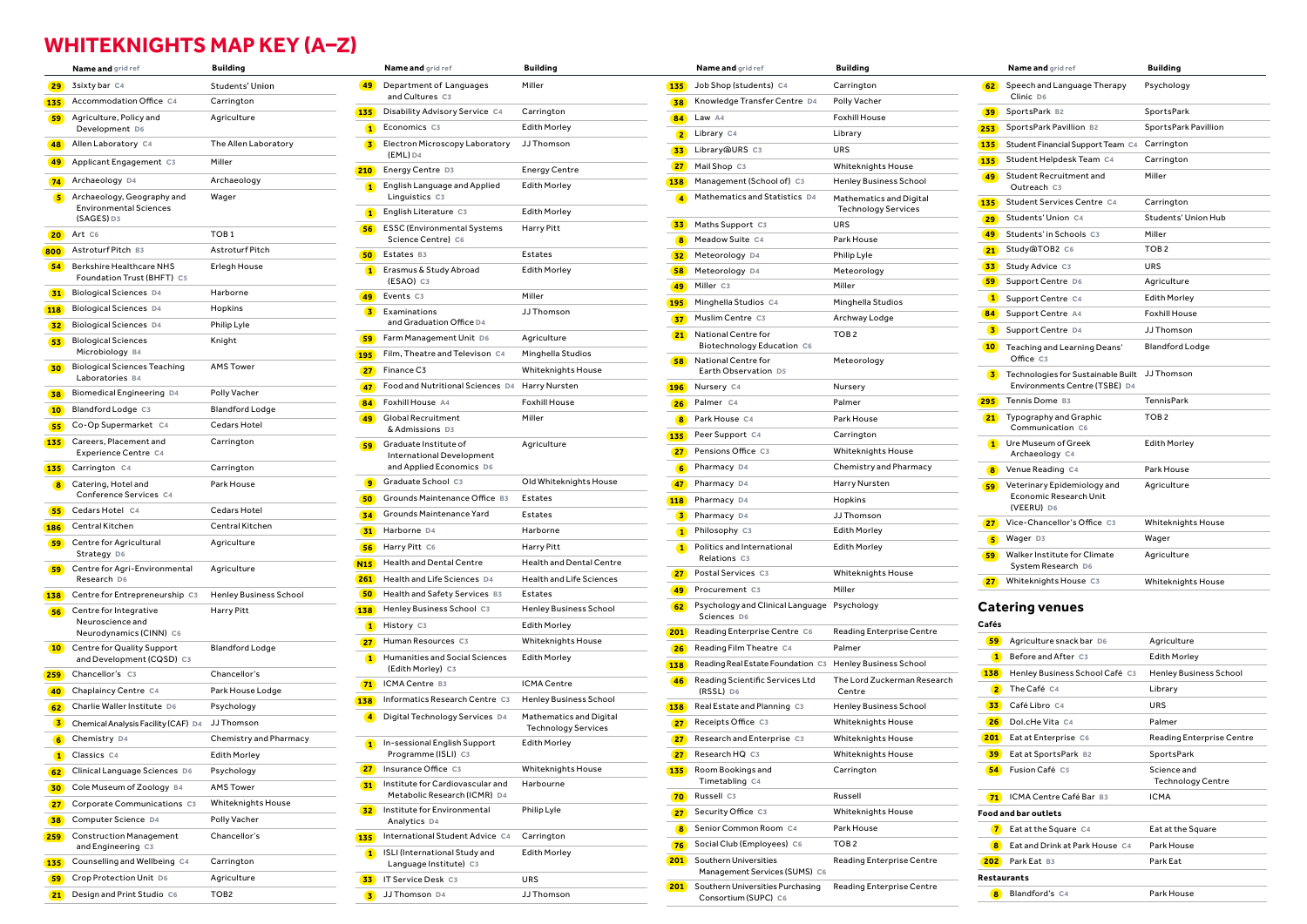## **WHITEKNIGHTS MAP KEY (NUMERICAL)**

|                 | Name and grid ref                                                   | <b>Building</b>                                       |
|-----------------|---------------------------------------------------------------------|-------------------------------------------------------|
| $\bullet$       | Classics C4                                                         | <b>Edith Morley</b>                                   |
| $\mathbf{1}$    | Economics C3                                                        | <b>Edith Morley</b>                                   |
| $\blacksquare$  | English Language and Applied<br>Linguistics C3                      | <b>Edith Morley</b>                                   |
| $\bullet$       | English Literature C3                                               | <b>Edith Morley</b>                                   |
| $\blacksquare$  | Erasmus & Study Abroad (ESAO) C3                                    | <b>Edith Morley</b>                                   |
| $\bullet$       | History C3                                                          | <b>Edith Morley</b>                                   |
| $\blacksquare$  | <b>Humanities and Social Sciences</b><br>(Edith Morley) C3          | <b>Edith Morley</b>                                   |
| $\blacksquare$  | In-sessional English Support<br>Programme (ISLI) C3                 | <b>Edith Morley</b>                                   |
| $\blacksquare$  | ISLI (International Study and<br>Language Institute) C3             | <b>Edith Morley</b>                                   |
| $\blacksquare$  | Philosophy C3                                                       | <b>Edith Morley</b>                                   |
| $\bullet$       | Politics and International<br>Relations C3                          | <b>Edith Morley</b>                                   |
| $\blacksquare$  | Support Centre C4                                                   | <b>Edith Morley</b>                                   |
| $\bullet$       | Ure Museum of Greek<br>Archaeology C4                               | <b>Edith Morley</b>                                   |
| $\mathbf{z}$    | Library C4                                                          | Library                                               |
| $\mathbf{3}$    | Chemical Analysis Facility (CAF) D4                                 | JJ Thomson                                            |
| $\mathbf{3}$    | Electron Microscopy Laboratory<br>(EML) D4                          | JJ Thomson                                            |
| $\mathbf{3}$    | Examinations and<br>Graduation Office D4                            | JJ Thomson                                            |
| $\mathbf{z}$    | JJ Thomson D4                                                       | JJ Thomson                                            |
| $\mathbf{z}$    | Pharmacy D4                                                         | JJ Thomson                                            |
| $\mathbf{3}$    | Support Centre D4                                                   | JJ Thomson                                            |
| $\mathbf{z}$    | Technologies for Sustainable Built<br>Environments Centre (TSBE) D4 | JJ Thomson                                            |
| $\bullet$       | Digital Technology Services D4                                      | Mathematics and Digital<br><b>Technology Services</b> |
|                 | 4 Mathematics and Statistics D4                                     | Mathematics and Digital<br><b>Technology Services</b> |
| 5               | Archaeology, Geography<br>and Environmental Sciences<br>(SAGES) D3  | Wager                                                 |
| $\mathbf{5}$    | Wager D3                                                            | Wager                                                 |
| $\bullet$       | Chemistry D4                                                        | Chemistry and Pharmacy                                |
| $\bullet$       | Pharmacy D4                                                         | Chemistry and Pharmacy                                |
| 8               | Catering, Hotel and<br>Conference Services C4                       | Park House                                            |
| $\bullet$       | Meadow Suite C4                                                     | Park House                                            |
| $\bullet$       | Park House C4                                                       | Park House                                            |
| $\bullet$       | Senior Common Room C4                                               | Park House                                            |
| $\bullet$       | Venue Reading C4                                                    | Park House                                            |
| 9)              | Graduate School C3                                                  | Old Whiteknights House                                |
| 10 <sub>2</sub> | Blandford Lodge C3                                                  | <b>Blandford Lodge</b>                                |
| 10 <sup>2</sup> | Centre for Quality Support<br>and Development (CQSD) C3             | <b>Blandford Lodge</b>                                |
| 10 <sub>1</sub> | Teaching and Learning Deans'<br>Office C3                           | <b>Blandford Lodge</b>                                |
| 20)             | Art C6                                                              | TOB <sub>1</sub>                                      |
| 21)             | Design and Print Studio C6                                          | TOB <sub>2</sub>                                      |
| 21)             | National Centre for                                                 | TOB <sub>2</sub>                                      |
|                 | Biotechnology Education C6                                          |                                                       |

|                 | Name and grid ref                                                | <b>Building</b>                              |
|-----------------|------------------------------------------------------------------|----------------------------------------------|
| 21              | Study@TOB2 C6                                                    | TOB <sub>2</sub>                             |
| 21)             | Typography and Graphic<br>Communication C6                       | TOB <sub>2</sub>                             |
| 26)             | Palmer C4                                                        | Palmer                                       |
|                 | <b>26</b> Reading Film Theatre C4                                | Palmer                                       |
| 27)             | Corporate Communications C3                                      | <b>Whiteknights House</b>                    |
| 27)             | Finance C3                                                       | Whiteknights House                           |
| 27 <sup>2</sup> | Human Resources C3                                               | Whiteknights House                           |
| 27 <sup>2</sup> | Insurance Office C3                                              | <b>Whiteknights House</b>                    |
| 27 <sup>2</sup> | Mail Shop C3                                                     | Whiteknights House                           |
|                 | <b>27</b> Pensions Office C3                                     | Whiteknights House                           |
| 27)             | Postal Services C3                                               | Whiteknights House                           |
|                 | <b>27</b> Receipts Office C3                                     | <b>Whiteknights House</b>                    |
| 27)             | Research and Enterprise C3                                       | Whiteknights House                           |
|                 | <b>27</b> Research HQ C3                                         | <b>Whiteknights House</b>                    |
|                 | <b>27</b> Security Office C3                                     | Whiteknights House                           |
|                 | <b>27</b> Vice-Chancellor's Office C3                            | Whiteknights House                           |
| 27 <sub>2</sub> | Whiteknights House C3                                            | <b>Whiteknights House</b>                    |
| 29              | 3sixty bar C4                                                    | Students' Union                              |
| 29              | Students' Union C4                                               | Students' Union Hub                          |
| 30 <sup>o</sup> | <b>Biological Sciences Teaching</b><br>Laboratories B4           | <b>AMS Tower</b>                             |
| 30 <sub>o</sub> | Cole Museum of Zoology B4                                        | <b>AMS Tower</b>                             |
|                 | <b>31</b> Biological Sciences D4                                 | Harborne                                     |
|                 | 31 Harborne D4                                                   | Harborne                                     |
| 31)             | Institute for Cardiovascular and<br>Metabolic Research (ICMR) D4 | Harbourne                                    |
| 32)             | <b>Biological Sciences</b> D4                                    | Philip Lyle                                  |
| 32)             | Institute for Environmental<br>Analytics D4                      | Philip Lyle                                  |
| 32)             | Meteorology D4                                                   | Philip Lyle                                  |
| 33              | Library@URS C3                                                   | URS                                          |
| 33)             | Maths Support C3                                                 | URS                                          |
| 33              | Study Advice C3                                                  | URS                                          |
| 33              | IT Service Desk C3                                               | URS                                          |
| $\overline{34}$ | Grounds Maintenance Yard                                         | Estates                                      |
| 37)             | Muslim Centre C3                                                 | Archway Lodge                                |
| 38)             | Knowledge Transfer Centre D4                                     | Polly Vacher                                 |
| 38              | Computer Science D4                                              | Polly Vacher                                 |
| 38              | Biomedical Engineering D4                                        | Polly Vacher                                 |
| 39              | SportsPark B2                                                    | SportsPark                                   |
| <b>40</b>       | Chaplaincy Centre C4                                             | Park House Lodge                             |
| 46)             | Reading Scientific Services Ltd<br>(RSSL) D4                     | The Lord Zuckerman<br><b>Research Centre</b> |
| 47)             | Food and Nutritional Sciences D4                                 | Harry Nursten                                |
| 47 <sup>°</sup> | Pharmacy D4                                                      | Harry Nursten                                |
|                 | <b>48</b> Allen Laboratory C4                                    | The Allen Laboratory                         |
| 49              | Applicant Engagement C3                                          | Miller                                       |
| 49              | Events C3                                                        | Miller                                       |
| 49              | Global Recruitment<br>& Admissions C3                            | Miller                                       |
| 49              | Miller C3                                                        | Miller                                       |
|                 | 49 Department of Languages                                       | Miller                                       |

and Cultures **C3**

| <b>Name and</b> grid ref                                       | <b>Building</b>                                       | <b>Name and grid ref</b>                               | <b>Building</b>                       | <b>Name and</b> grid ref                                            | <b>Building</b>      | <b>Name and</b> grid ref                                     | Building    |
|----------------------------------------------------------------|-------------------------------------------------------|--------------------------------------------------------|---------------------------------------|---------------------------------------------------------------------|----------------------|--------------------------------------------------------------|-------------|
| Classics C4                                                    | <b>Edith Morley</b>                                   | 21 Study@TOB2 C6                                       | TOB <sub>2</sub>                      | Procurement C3<br>49                                                | Miller               | <b>135</b> Counselling and Wellbeing C4                      | Carringt    |
| Economics C3                                                   | <b>Edith Morley</b>                                   | <b>21</b> Typography and Graphic                       | TOB <sub>2</sub>                      | 49 Student Recruitment and                                          | Miller               | Disability Advisory Service C4<br><b>135</b>                 | Carringt    |
| English Language and Applied                                   | <b>Edith Morley</b>                                   | Communication C6                                       |                                       | Outreach C3                                                         |                      | <b>135</b> International Student Advice C4                   | Carringt    |
| Linguistics C3                                                 |                                                       | 26 Palmer C4                                           | Palmer                                | 49 Students' in Schools C3                                          | Miller               | <b>135</b> Job Shop (students) C4                            | Carringt    |
| English Literature C3                                          | <b>Edith Morley</b>                                   | <b>26</b> Reading Film Theatre C4                      | Palmer                                | 50 Estates B3                                                       | Estates              | 135 Peer Support C4                                          | Carringt    |
| Erasmus & Study Abroad (ESAO) C3                               | <b>Edith Morley</b>                                   | 27 Corporate Communications C3                         | <b>Whiteknights House</b>             | 50<br>Grounds Maintenance Office B3                                 | Estates              | <b>135</b> Room Bookings and                                 | Carringt    |
| History C3                                                     | <b>Edith Morley</b>                                   | 27 Finance C3                                          | <b>Whiteknights House</b>             | 50)<br>Health and Safety Services B3                                | Estates              | Timetabling C4                                               |             |
| Humanities and Social Sciences                                 | Edith Morley                                          | 27)<br>Human Resources C3                              | <b>Whiteknights House</b>             | Biological Sciences Microbiology B4 Knight<br>53)                   |                      | <b>135</b> Student Financial Support Team C4                 | Carringt    |
| (Edith Morley) C3                                              |                                                       | 27 <sup>2</sup><br>Insurance Office C3                 | <b>Whiteknights House</b>             | <b>Berkshire Healthcare NHS</b><br>54<br>Foundation Trust (BHFT) C5 | Erlegh House         | <b>135</b> Student Helpdesk Team C4                          | Carringt    |
| In-sessional English Support                                   | <b>Edith Morley</b>                                   | 27 Mail Shop C3                                        | Whiteknights House                    | Co-Op Supermarket C4<br>55)                                         | Cedars Hotel         | <b>135</b> Student Services Centre C4                        | Carringt    |
| Programme (ISLI) C3                                            |                                                       | 27 <sup>2</sup><br>Pensions Office C3                  | Whiteknights House                    |                                                                     |                      | <b>138</b> Centre for Entrepreneurship C3                    | Henley B    |
| <b>ISLI</b> (International Study and<br>Language Institute) C3 | <b>Edith Morley</b>                                   | Postal Services C3<br>27 <sub>2</sub>                  | Whiteknights House                    | 55)<br>Cedars Hotel C4                                              | Cedars Hotel         | <b>138</b> Henley Business School C3                         | Henley B    |
| Philosophy C3                                                  | <b>Edith Morley</b>                                   | <b>27</b> Receipts Office C3                           | <b>Whiteknights House</b>             | 56)<br>Centre for Integrative<br>Neuroscience and                   | <b>Harry Pitt</b>    | <b>138</b> Informatics Research Centre C3                    | Henley B    |
| Politics and International                                     | <b>Edith Morley</b>                                   | Research and Enterprise C3<br>27 <sub>2</sub>          | <b>Whiteknights House</b>             | Neurodynamics (CINN) C6                                             |                      | <b>138</b> Management (School of) C3                         | Henley B    |
| Relations C3                                                   |                                                       | 27 <sup>1</sup><br>Research HQ C3                      | <b>Whiteknights House</b>             | <b>ESSC</b> (Environmental Systems<br>56                            | Harry Pitt           | <b>138</b> Reading Real Estate Foundation C3                 | Henley B    |
| Support Centre C4                                              | <b>Edith Morley</b>                                   | <b>27</b> Security Office C3                           | Whiteknights House                    | Science Centre) C6                                                  |                      | <b>138</b> Real Estate and Planning C3                       | Henley B    |
| Ure Museum of Greek                                            | <b>Edith Morley</b>                                   | 27 Vice-Chancellor's Office C3                         | <b>Whiteknights House</b>             | <b>56</b> Harry Pitt C6                                             | Harry Pitt           | <b>186</b> Central Kitchen                                   | Central ł   |
| Archaeology C4                                                 |                                                       | <b>27</b> Whiteknights House C3                        | Whiteknights House                    | 58 Meteorology D4                                                   | Meteorology          | <b>195</b> Film, Theatre and Televison C4                    | Minghell    |
| Library C4                                                     | Library                                               | 29 3sixty bar C4                                       | Students' Union                       | 58<br>National Centre for Earth                                     | Meteorology          | 195 Minghella C4                                             | Minghell    |
| Chemical Analysis Facility (CAF) D4 JJ Thomson                 |                                                       | 29 Students' Union C4                                  | Students' Union Hub                   | Observation D5<br><b>59</b> Agriculture, Policy                     |                      | 196 Nursery C4                                               | Nursery     |
| Electron Microscopy Laboratory                                 | JJ Thomson                                            | <b>Biological Sciences Teaching</b><br>30 <sup>o</sup> | <b>AMS Tower</b>                      | and Development D6                                                  | Agriculture          | <b>201</b> Reading Enterprise Centre C6                      | Reading     |
| $[EML]$ D <sub>4</sub>                                         | JJ Thomson                                            | Laboratories B4                                        |                                       | 59)<br>Centre for Agricultural Strategy D6 Agriculture              |                      | <b>201</b> Southern Universities                             | Reading     |
| Examinations and<br>Graduation Office D4                       |                                                       | <b>30</b> Cole Museum of Zoology B4                    | <b>AMS Tower</b>                      | Centre for Agri-Environmental<br>59)                                | Agriculture          | Management Services (SUMS) C6                                |             |
| JJThomson D4                                                   | JJ Thomson                                            | 31)<br><b>Biological Sciences D4</b>                   | Harborne                              | Research D6                                                         |                      | 201 Southern Universities Purchasing                         | Reading     |
| Pharmacy D4                                                    | JJ Thomson                                            | 31 Harborne D4                                         | Harborne                              | <b>59</b> Crop Protection Unit D6                                   | Agriculture          | Consortium (SUPC) C6                                         |             |
| Support Centre D4                                              | JJ Thomson                                            | <b>31</b> Institute for Cardiovascular and             | Harbourne                             | <b>59</b> Farm Management Unit D6                                   | Agriculture          | <b>210</b> Energy Centre D3                                  | Energy C    |
| Technologies for Sustainable Built                             | JJ Thomson                                            | Metabolic Research (ICMR) D4                           |                                       | 59)<br>Graduate Institute of                                        | Agriculture          | <b>253</b> SportsPark Pavillion B2                           | SportsPa    |
| Environments Centre (TSBE) D4                                  |                                                       | <b>32</b> Biological Sciences D4                       | Philip Lyle                           | International Development and                                       |                      | <b>259</b> Construction Management                           | Chancell    |
| Digital Technology Services D4                                 | Mathematics and Digital                               | <b>32</b> Institute for Environmental                  | Philip Lyle                           | Applied Economics D6<br><b>59</b> Support Centre D6                 | Agriculture          | and Engineering C3<br><b>261</b> Health and Life Sciences D4 | Health a    |
|                                                                | <b>Technology Services</b>                            | Analytics D4<br>32 Meteorology D4                      | Philip Lyle                           | 59                                                                  | Agriculture          | Tennis Dome B3<br>295                                        | TennisPa    |
| Mathematics and Statistics D4                                  | Mathematics and Digital<br><b>Technology Services</b> | 33 Library@URS C3                                      | <b>URS</b>                            | Veterinary Epidemiology and<br>Economic Research Unit               |                      | 800 Astroturf Pitch B3                                       |             |
| Archaeology, Geography                                         | Wager                                                 | <b>33</b> Maths Support C3                             | URS                                   | (VEERU) D6                                                          |                      |                                                              | Astrotur    |
| and Environmental Sciences                                     |                                                       | 33 Study Advice C3                                     | <b>URS</b>                            | <b>59</b> Walker Institute for Climate                              | Agriculture          | <b>N15</b> Health and Dental Centre                          | Health a    |
| (SAGES) D3                                                     |                                                       | <b>33</b> IT Service Desk C3                           | <b>URS</b>                            | System Research D6                                                  |                      | <b>Catering venues</b>                                       |             |
| Wager D3                                                       | Wager                                                 | Grounds Maintenance Yard<br>34)                        | Estates                               | 62 Charlie Waller Institute D6                                      | Psychology           | Cafés                                                        |             |
| Chemistry D4                                                   | Chemistry and Pharmacy                                | 37<br>Muslim Centre C3                                 |                                       | <b>62</b> Clinical Language Sciences D6                             | Psychology           | 59 Agriculture snack bar D6                                  | Agricult    |
| Pharmacy D4                                                    | Chemistry and Pharmacy                                |                                                        | Archway Lodge                         | 62 Psychology and Clinical Language Psychology<br>Sciences D6       |                      | <b>1</b> Before and After C3                                 | Edith M     |
| Catering, Hotel and                                            | Park House                                            | Knowledge Transfer Centre D4<br>38                     | Polly Vacher                          | 62 Speech and Language Therapy                                      | Psychology           | <b>138</b> Henley Business School Café C3                    | Henley      |
| Conference Services C4                                         |                                                       | <b>38</b> Computer Science D4                          | Polly Vacher                          | Clinic D6                                                           |                      | 2 The Café C4                                                | Library     |
| Meadow Suite C4                                                | Park House                                            | Biomedical Engineering D4<br>38                        | Polly Vacher                          | 70 Russell C3                                                       | Russell              | 33 Café Libro C4                                             | URS         |
| Park House C4                                                  | Park House                                            | 39 SportsPark B2                                       | SportsPark                            | 71 ICMA Centre B3                                                   | ICMA Centre          | <b>26</b> Dol.cHe Vita C4                                    | Palmer      |
| Senior Common Room C4                                          | Park House                                            | Chaplaincy Centre C4<br><b>40</b>                      | Park House Lodge                      | <b>74</b> Archaeology D4                                            | Archaeology          | <b>201</b> Eat at Enterprise C6                              | Reading     |
| Venue Reading C4                                               | Park House                                            | 46 Reading Scientific Services Ltd<br>(RSSL) D4        | The Lord Zuckerman<br>Research Centre | <b>76</b> Social Club (Employees) C6                                | TOB <sub>2</sub>     | <b>39</b> Eat at SportsPark B2                               | SportsF     |
| Graduate School C3                                             | Old Whiteknights House                                | 47 Food and Nutritional Sciences D4 Harry Nursten      |                                       | 84 Foxhill House A4                                                 | <b>Foxhill House</b> | <b>54</b> Fusion Café C5                                     | Science     |
| Blandford Lodge C3                                             | <b>Blandford Lodge</b>                                | 47 Pharmacy D4                                         | Harry Nursten                         | 84 Law A4                                                           | <b>Foxhill House</b> |                                                              | Techn       |
| Centre for Quality Support<br>and Development (CQSD) C3        | <b>Blandford Lodge</b>                                | 48 Allen Laboratory C4                                 | The Allen Laboratory                  | <b>84</b> Support Centre A4                                         | <b>Foxhill House</b> | 71 ICMA Centre Café Bar B3                                   | <b>ICMA</b> |
|                                                                | <b>Blandford Lodge</b>                                | 49 Applicant Engagement C3                             | Miller                                | <b>118</b> Biological Sciences D4                                   | Hopkins              | Food and bar outlets                                         |             |
| Teaching and Learning Deans'<br>Office C3                      |                                                       | <b>49</b><br>Events C3                                 | Miller                                | <b>118</b> Pharmacy D4                                              | Hopkins              | 7 Eat at the Square C4                                       | Eatatth     |
| Art C6                                                         | TOB <sub>1</sub>                                      | 49<br>Global Recruitment                               | Miller                                | Accommodation Office C4<br>135                                      | Carrington           | <b>8</b> Eat and Drink at Park House C4                      | Park Ho     |
| Design and Print Studio C6                                     | TOB <sub>2</sub>                                      | & Admissions C3                                        |                                       | <b>135</b> Careers, Placement and                                   | Carrington           | 202 Park Eat B3                                              | Park Eat    |
| National Centre for                                            | TOB <sub>2</sub>                                      | 49 Miller C3                                           | Miller                                | Experience Centre C4                                                |                      | Restaurants                                                  |             |
| Biotechnology Education C6                                     |                                                       | 49 Department of Languages                             | Miller                                | 135 Carrington C4                                                   | Carrington           | <b>8</b> Blandford's C4                                      | Park Ho     |
|                                                                |                                                       |                                                        |                                       |                                                                     |                      |                                                              |             |

|                  | <b>Name and</b> grid ref                                 | Building                         |
|------------------|----------------------------------------------------------|----------------------------------|
| 135 <sup>2</sup> | Counselling and Wellbeing C4                             | Carrington                       |
| 135              | Disability Advisory Service C4                           | Carrington                       |
| 135              | International Student Advice C4                          | Carrington                       |
| 135              | Job Shop (students) C4                                   | Carrington                       |
| 135              | Peer Support C4                                          | Carrington                       |
| 135              | Room Bookings and<br>Timetabling C4                      | Carrington                       |
| 135              | Student Financial Support Team C4                        | Carrington                       |
| 135              | Student Helpdesk Team C4                                 | Carrington                       |
| 135              | Student Services Centre C4                               | Carrington                       |
| 138              | Centre for Entrepreneurship C3                           | <b>Henley Business School</b>    |
| 138              | Henley Business School C3                                | <b>Henley Business School</b>    |
| 138              | Informatics Research Centre C3                           | <b>Henley Business School</b>    |
| 138              | Management (School of) C3                                | <b>Henley Business School</b>    |
| 138              | Reading Real Estate Foundation C3                        | <b>Henley Business School</b>    |
| 138              | Real Estate and Planning C3                              | <b>Henley Business School</b>    |
| 186              | Central Kitchen                                          | Central Kitchen                  |
| 195 <sup>2</sup> | Film, Theatre and Televison C4                           | Minghella Studios                |
| 195              | Minghella C4                                             | Minghella Studios                |
| 196              | Nursery C4                                               | Nursery                          |
| 201              | Reading Enterprise Centre C6                             | <b>Reading Enterprise Centre</b> |
| 201              | Southern Universities<br>Management Services (SUMS) C6   | <b>Reading Enterprise Centre</b> |
| 201              | Southern Universities Purchasing<br>Consortium (SUPC) C6 | <b>Reading Enterprise Centre</b> |
| 210              | Energy Centre D3                                         | <b>Energy Centre</b>             |
| 253              | SportsPark Pavillion B2                                  | SportsPark Pavillion             |
| 259              | <b>Construction Management</b><br>and Engineering C3     | Chancellor's                     |
| 261              | Health and Life Sciences, D4                             | <b>Health and Life Sciences</b>  |
| 295              | Tennis Dome B3                                           | <b>TennisPark</b>                |
| 800              | Astroturf Pitch B3                                       | Astroturf Pitch                  |
| <b>N15</b>       | <b>Health and Dental Centre</b>                          | <b>Health and Dental Centre</b>  |

#### *renues*

| 59                 | Agriculture snack bar D6       | Agriculture                             |
|--------------------|--------------------------------|-----------------------------------------|
| $\mathbf{1}$       | Before and After C3            | <b>Edith Morley</b>                     |
| 138                | Henley Business School Café C3 | <b>Henley Business School</b>           |
| $\overline{2}$     | The Café C4                    | Library                                 |
| 33                 | Café Libro C4                  | <b>URS</b>                              |
| 26 <sup>2</sup>    | Dol.cHe Vita C4                | Palmer                                  |
| 201                | Eat at Enterprise C6           | Reading Enterprise Centre               |
| 39                 | Eat at SportsPark B2           | SportsPark                              |
| 54                 | Fusion Café C5                 | Science and<br><b>Technology Centre</b> |
| 71)                | ICMA Centre Café Bar B3        | ICMA                                    |
|                    | <b>Food and bar outlets</b>    |                                         |
| $\mathbf{z}$       | Eat at the Square C4           | Eat at the Square                       |
| 8                  | Eat and Drink at Park House C4 | Park House                              |
| 202                | Park Eat B3                    | Park Eat                                |
| <b>Restaurants</b> |                                |                                         |
| 8                  | Blandford's C4                 | Park House                              |
|                    |                                |                                         |